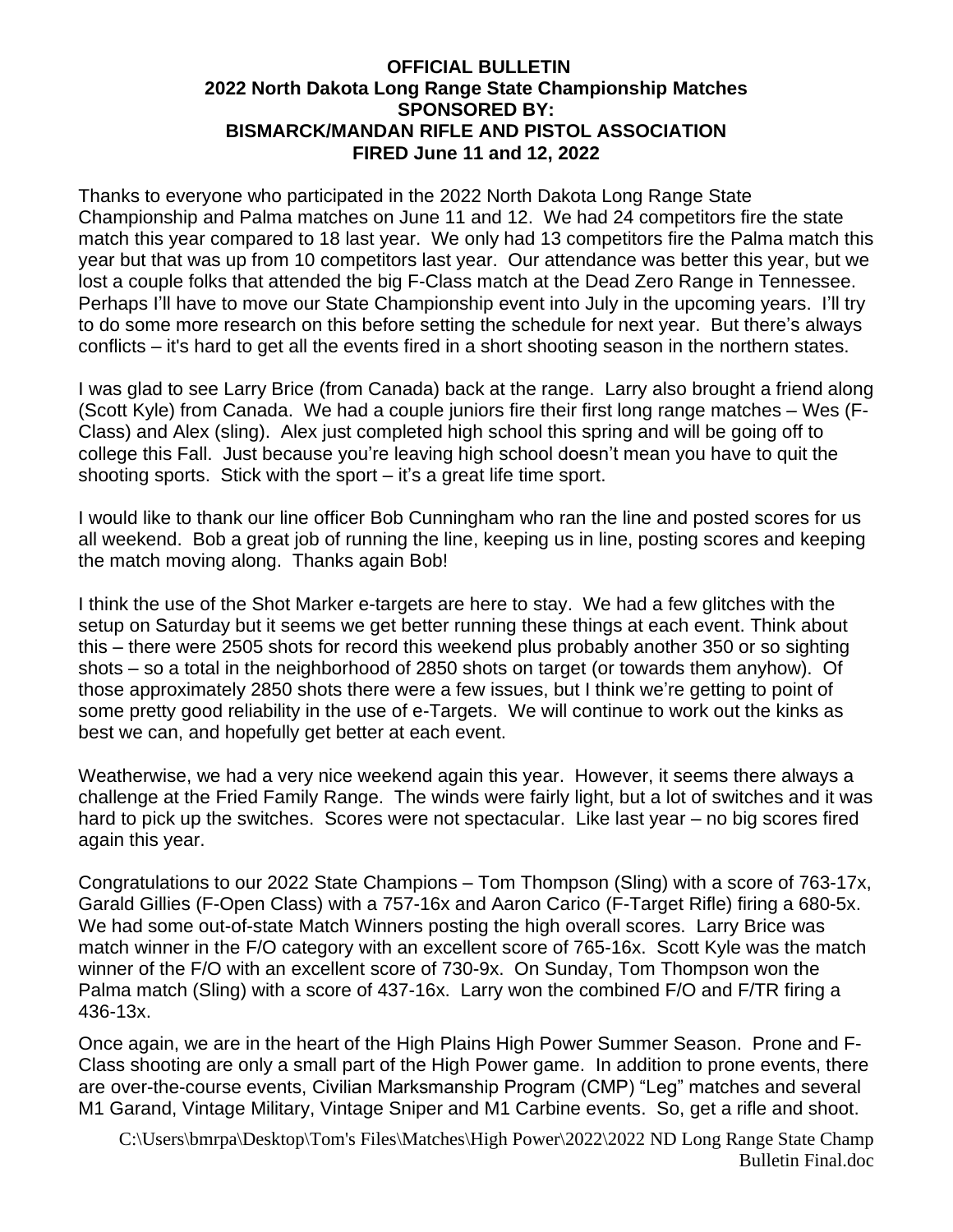I highly encourage you to join in with some of the other events. The High Power Regional (course event), EIC Leg match and a Vintage match will be fired the weekend of June 25 and 26 in Grand Forks. Email Denny Coulter now at [denny.brenda@gra.micdo.net](mailto:denny.brenda@gra.micdo.net) to sign up for these events.

Check out the North Dakota Shooting Sports Association's web site (**ndssa.org**). You can go on to the site and register for automatic e-mail updates for all the matches in the State. There are also range locations on the site so you know how to get to the different ranges around the state. The 2022 match schedule list is on the website.

**The next High Power event at our range will be the weekend of July 16 and 17. We will have our Bismarck/Mandan M1 Garand Club Championship match on Saturday morning, July 16. Any CMP Vintage rifle can be used (or any modern service rifle or any rifle) – however, the Club Championship plaque will go to the competitor firing the M1 Garand Rifle. The M1 Club Championship is open to ANYONE. We will also have a Long Range match after the M1 Garand Match. The Long Range match will be a 3 x 20 shots at 1000 yards. Then on Sunday, July 17, we will have a CMP Excellence-In-Competition match also known as a "Leg" match.**

**Finally, mark your calendar for our NRA 1000 yard Long Range Regional match that will be held at our range on September 9, 10, and 11. The Regional Championship will be 5 – 20 shot strings (with unlimited sighters) over 2 days. I am considering a team match or a different format for a match on Friday, September 9. Be ready to shoot If you can make it to the range on Friday. If anything, we'll have the range open for practice firing. Please pass the word to your shooting buddies and see if you can get them to join us for the Regional Championship.**

**If interested in these events be sure to send me an email. Also, if you know of someone that would like to get my match programs and updates – send them my email – tthompson4895@gmail.com**

Thanks again and hope to see all of you on the firing line.

Tom Thompson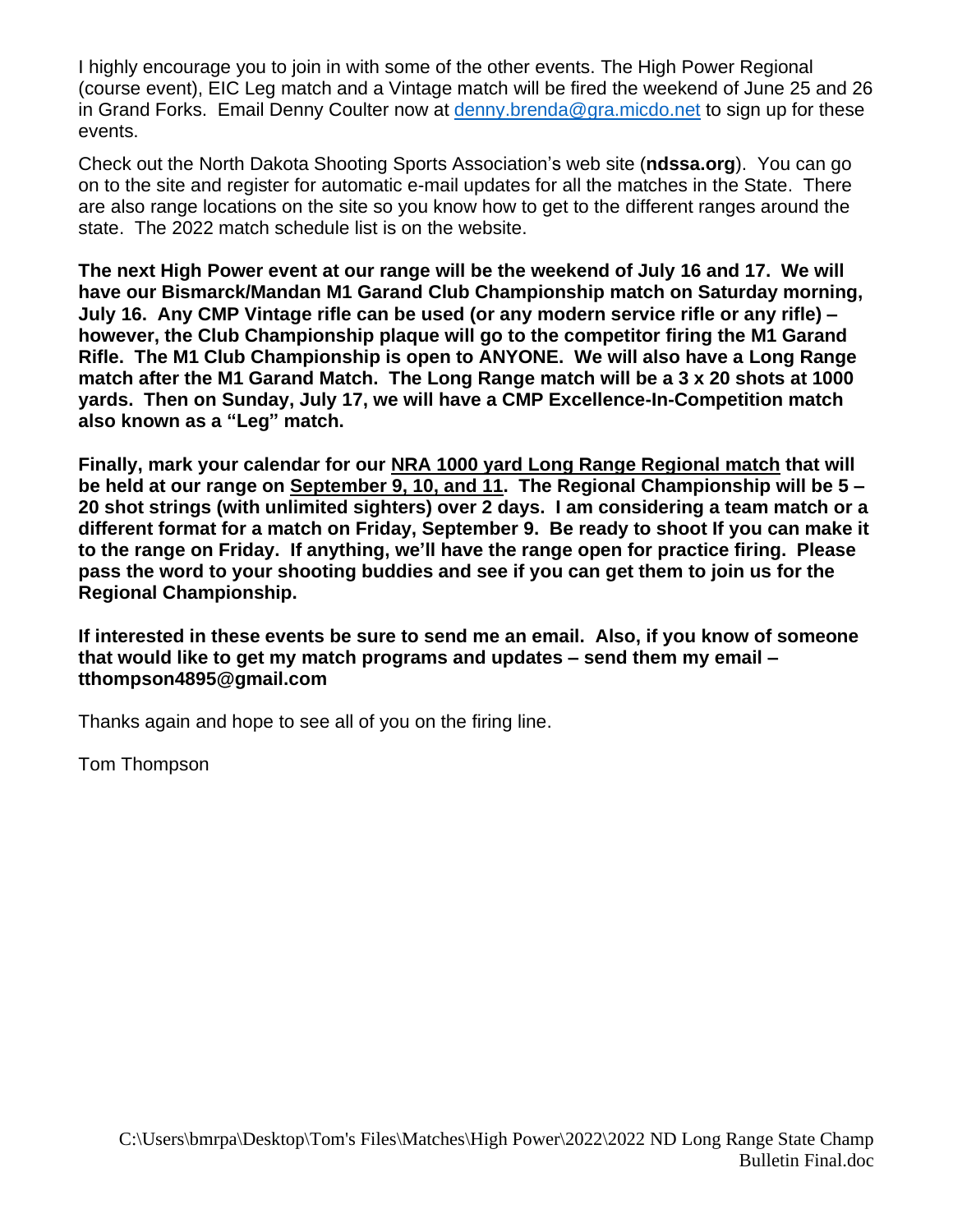| <b>Offical Bulletin</b>                                                                                                 |                            |                  |  |            |  |                    |                   |            |  |                    |                            |  |
|-------------------------------------------------------------------------------------------------------------------------|----------------------------|------------------|--|------------|--|--------------------|-------------------|------------|--|--------------------|----------------------------|--|
| 2022 North Dakota Long Range State Championship                                                                         |                            |                  |  |            |  |                    |                   |            |  |                    |                            |  |
| <b>Fired: June 11, 2022</b>                                                                                             |                            |                  |  |            |  |                    |                   |            |  |                    |                            |  |
|                                                                                                                         |                            | <b>1000YD</b>    |  | 1000 YD    |  | 1000 YD            |                   | 1000 YD    |  |                    | <b>ND LR State Champ</b>   |  |
|                                                                                                                         |                            | Match 1          |  | Match 2    |  | Match <sub>3</sub> |                   | Match 4    |  | Match <sub>5</sub> |                            |  |
|                                                                                                                         |                            | <b>Any Sight</b> |  | Any Sight  |  | <b>Iron Sight</b>  | <b>Iron Sight</b> |            |  | <b>Match Total</b> |                            |  |
| <b>Conventional Competitors</b>                                                                                         |                            |                  |  |            |  |                    |                   |            |  |                    |                            |  |
| <b>High Master</b>                                                                                                      |                            |                  |  |            |  |                    |                   |            |  |                    |                            |  |
| Tom                                                                                                                     | Thompson                   | 195.06           |  | 193.06 MW  |  | 189.01             |                   | 186.04     |  |                    | 763.17 State Champ - Conv  |  |
| Duane                                                                                                                   | Holien                     | 196.07 MW        |  | 190.07     |  | 189.02             |                   | 186.07     |  | 761.23             |                            |  |
| Coby                                                                                                                    | Dalgliesh                  | 188.02           |  | 189.02     |  | 185.04             |                   | 185.02     |  | 747.10             |                            |  |
| Neil                                                                                                                    | Jensen                     | 193.03           |  | 186.04     |  | 52.01              |                   | dnf        |  | 431.08             |                            |  |
|                                                                                                                         |                            |                  |  |            |  |                    |                   |            |  |                    |                            |  |
|                                                                                                                         | Master/Expert/Marksman     |                  |  |            |  |                    |                   |            |  |                    |                            |  |
| Ryan                                                                                                                    | Holien                     | 193.07 1st       |  | 184.01     |  | 190.05 MW          |                   | 187.05     |  |                    | 754.18 1st In Class        |  |
| Tom                                                                                                                     | Headrick                   | 191.05 2nd       |  | 187.05 2nd |  | 178.02             |                   | 189.01     |  | 745.13             |                            |  |
| <b>Brendan</b>                                                                                                          | Headrick                   | 183.03           |  | 186.02     |  | 185.02 1st         |                   | 190.02 1st |  | 744.09             |                            |  |
| Ryan                                                                                                                    | Karrar                     | 191.04           |  | 192.05 1st |  | 168.05             |                   | 190.05 MW  |  | 741.19             |                            |  |
| Grath                                                                                                                   | Weber                      | 184.05           |  | 181.04     |  | 174.01             |                   | 180.03     |  | 719.13             |                            |  |
| Dale                                                                                                                    | Toman                      | 172.04           |  | 171.03     |  | 160.01             |                   | 188.04     |  | 691.12             |                            |  |
| Alex                                                                                                                    | <b>Flores</b>              | 166.01           |  | 177.04     |  | 174.04             |                   | 139.00     |  | 656.09             |                            |  |
|                                                                                                                         |                            |                  |  |            |  |                    |                   |            |  |                    |                            |  |
| <b>F/Open Class</b>                                                                                                     |                            |                  |  |            |  |                    |                   |            |  |                    |                            |  |
|                                                                                                                         | <b>Master/Unclassified</b> |                  |  |            |  |                    |                   |            |  |                    |                            |  |
| Mike                                                                                                                    | Dahl                       | 192.04           |  | 184.03     |  | 194.08 MW          |                   | 183.03     |  | 753.18             |                            |  |
| Jeremy                                                                                                                  | Dockter                    | 187.05           |  | 164.02     |  | 167.01             |                   | 176.00     |  | 694.08             |                            |  |
| Wes                                                                                                                     | Meidinger                  | 182.01           |  | 172.02     |  | 161.00             |                   | 174.03     |  | 689.06             |                            |  |
|                                                                                                                         |                            |                  |  |            |  |                    |                   |            |  |                    |                            |  |
|                                                                                                                         | <b>Expert/Sharpshooter</b> |                  |  |            |  |                    |                   |            |  |                    |                            |  |
| Larry                                                                                                                   | <b>Brice</b>               | 196.07 MW        |  | 192.03 MW  |  | 186.02             |                   | 191.04 MW  |  |                    | 765.16 Match Winner - F/O  |  |
| Garald                                                                                                                  | Gillies                    | 196.04           |  | 185.02     |  | 191.04             |                   | 185.06     |  |                    | 757.16 State Champ - F/O   |  |
| Wayne                                                                                                                   | <b>Backes</b>              | 194.03           |  | 185.02     |  | 192.03 1st         |                   | 179.03     |  | 750.11             |                            |  |
| Kent                                                                                                                    | Jensen                     | 191.05           |  | 188.04     |  | 182.01             |                   | 184.01     |  | 745.11             |                            |  |
| Harvey                                                                                                                  | Carico                     | 180.01           |  | 180.01     |  | 177.03             |                   | 167.01     |  | 704.06             |                            |  |
|                                                                                                                         |                            |                  |  |            |  |                    |                   |            |  |                    |                            |  |
| <b>F/Target Rifle Class</b><br><b>All Classes Combined</b>                                                              |                            |                  |  |            |  |                    |                   |            |  |                    |                            |  |
| Scott                                                                                                                   | Kyle                       | 187.06 MW        |  | 180.01 MW  |  | 182.01 MW          |                   | 181.01 MW  |  |                    | 730.09 Match Winner - F/TR |  |
| Aaron                                                                                                                   | Carico                     | 173.01           |  | 169.01     |  | 162.01             |                   | 176.02     |  |                    | 680.05 State Champ - F/TR  |  |
| <b>Travis</b>                                                                                                           | Carico                     | 183.02           |  | 175.00     |  | 159.00             |                   | 163.00     |  | 680.02             |                            |  |
| Diederick Coetzee                                                                                                       |                            | 183.01           |  | 174.01     |  | 153.00             |                   | 166.02     |  | 676.04             |                            |  |
| Craig                                                                                                                   | Dockter                    | 163.01           |  | 166.00     |  | 145.00             |                   | 162.01     |  | 636.02             |                            |  |
|                                                                                                                         |                            |                  |  |            |  |                    |                   |            |  |                    |                            |  |
| Decimals denote center shots                                                                                            |                            |                  |  |            |  |                    |                   |            |  |                    |                            |  |
| Competitors were combined unwards until there were at least 5 to form a class. There was 1 award for 5 competitors in a |                            |                  |  |            |  |                    |                   |            |  |                    |                            |  |

Competitors were combined upwards until there were at least 5 to form a class. There was 1 award for 5 competitors in a class, 2 awards for 6 - 10 competitors in a class.